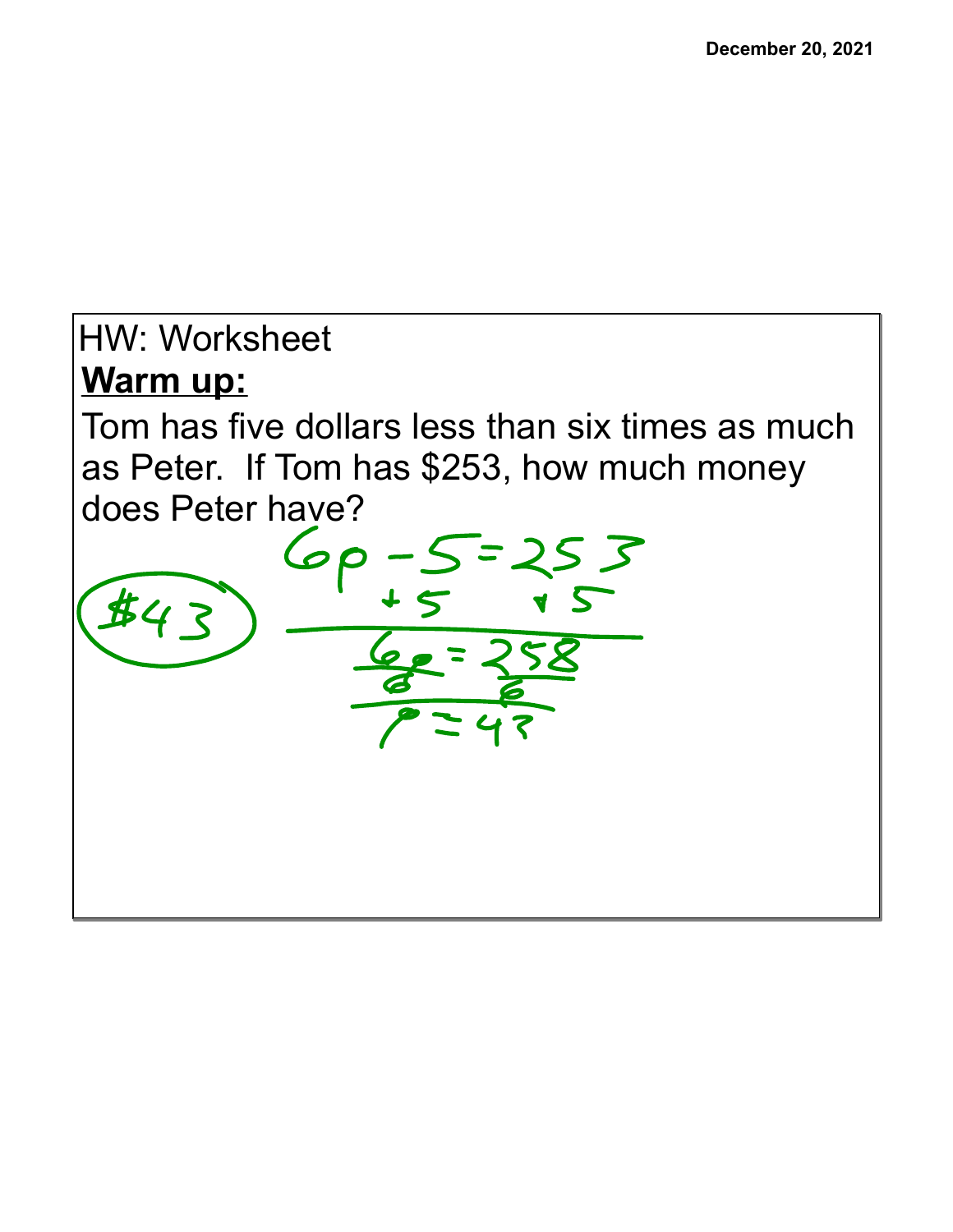## A boat is traveling as a speed of 32 mi/h. How long will it take for the boat to travel 544 miles?

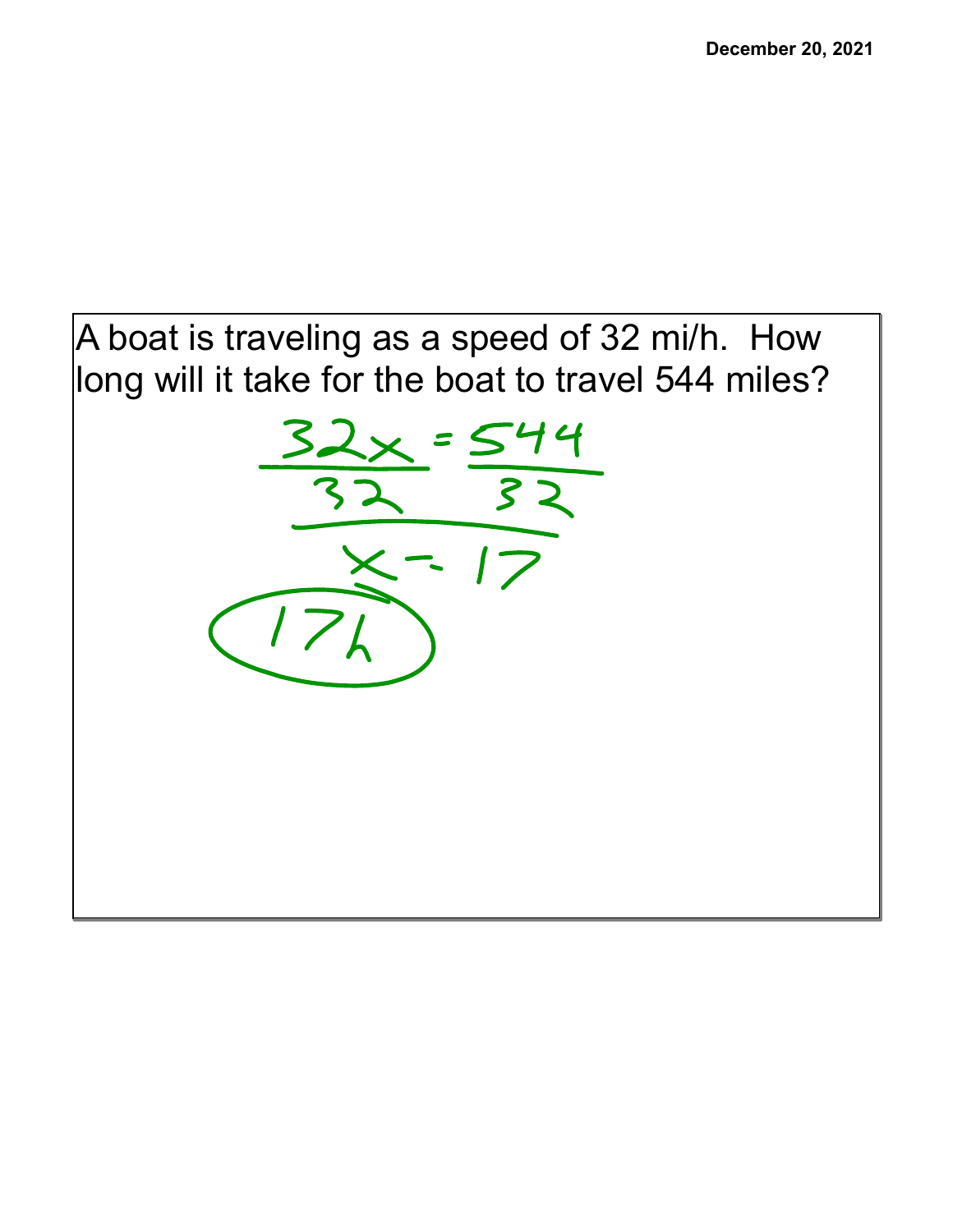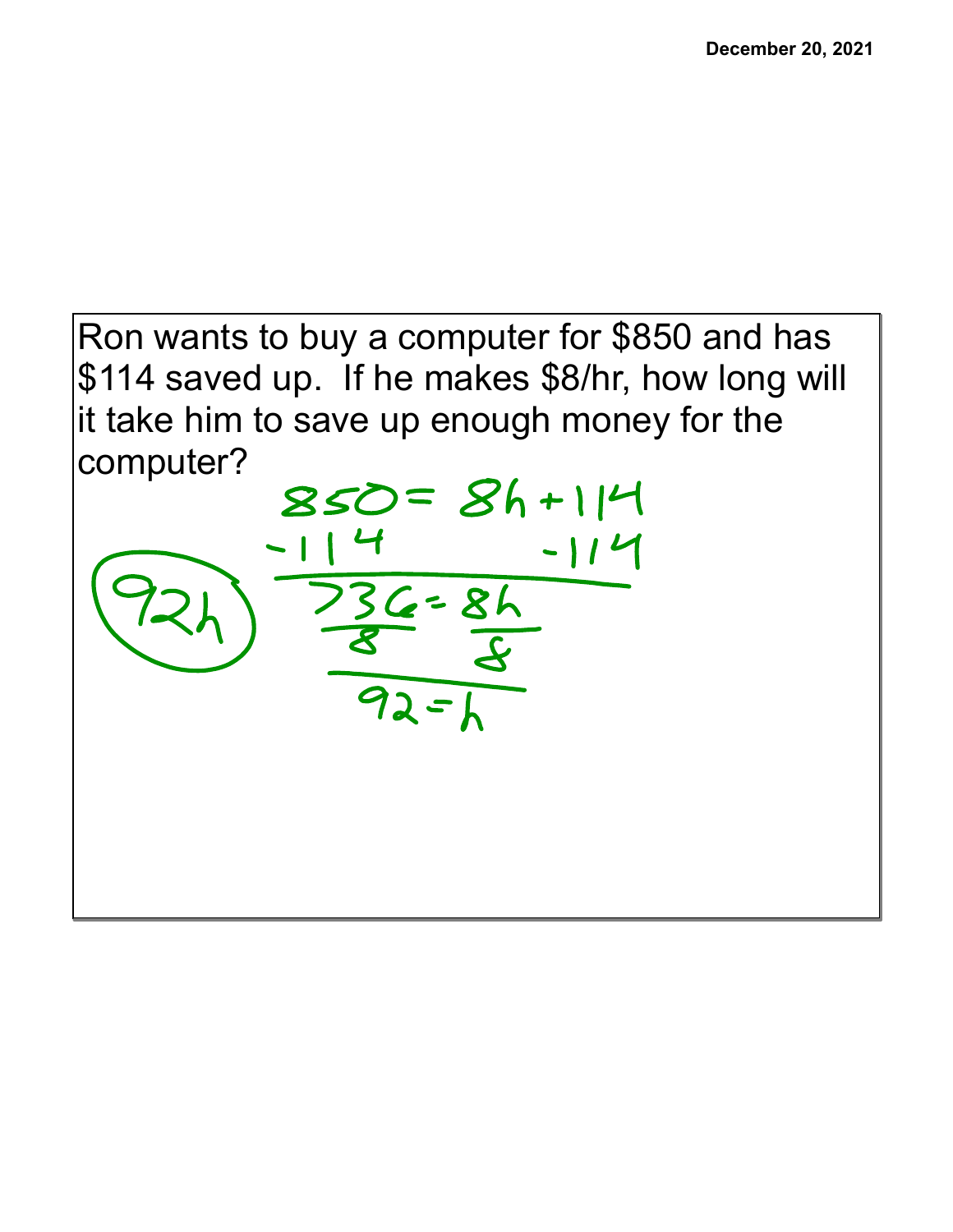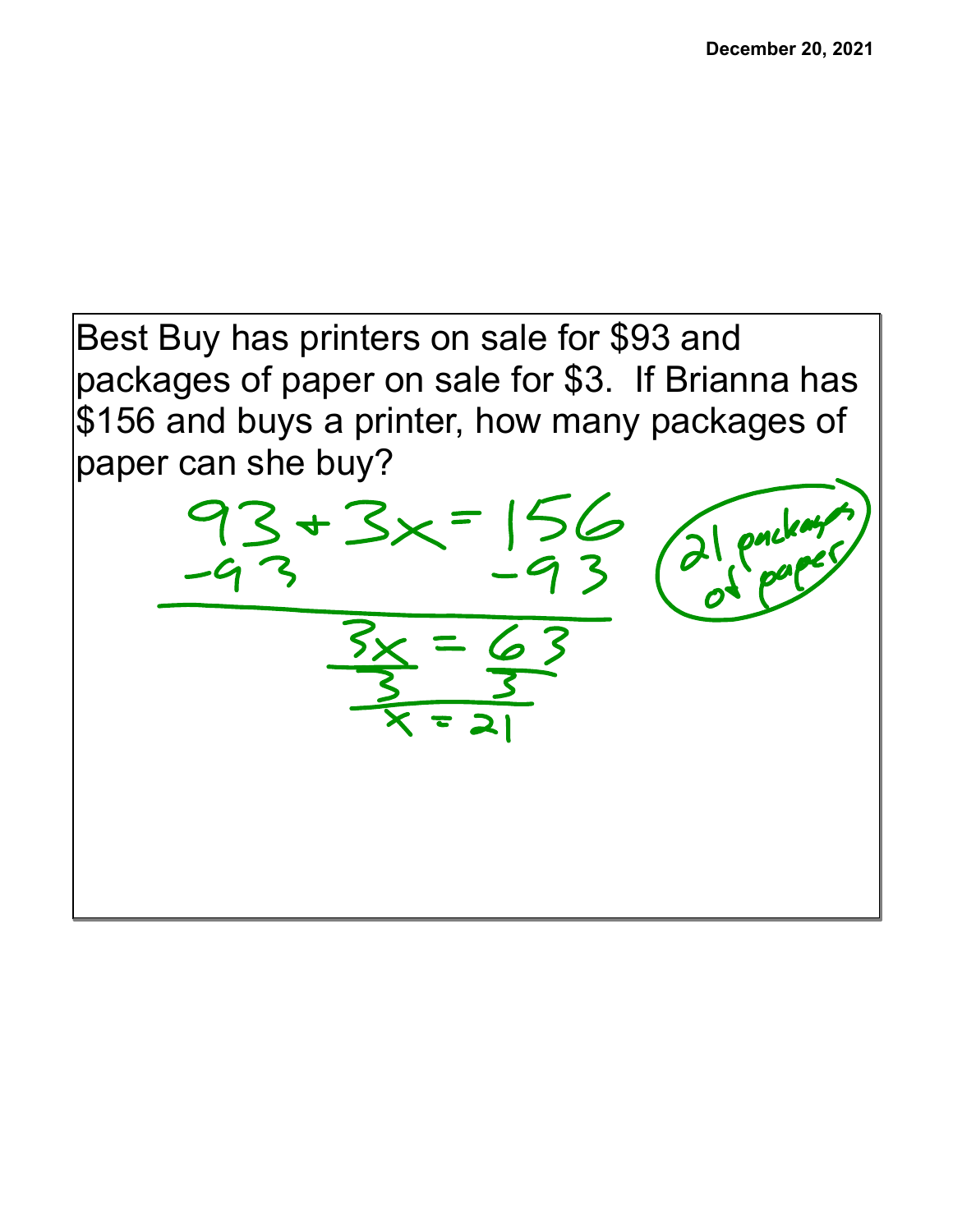1) 331 students went on a field trip. Six buses were filled and 7 students traveled in cars. How many students were in each bus?

2) Aliyah had \$24 to spend on seven pencils. After buying them she had \$10. How much did each pencil cost?

3) On a farm, there are 20 fewer cows than twice the number of pigs. If there are 50 cows, how many pigs are there?

4) Ellie wants to buy a Zorb for \$5,000. She has \$604 saved up and earns \$628 per week. How many weeks will she need to work until she can buy the Zorb?

5) A cell phone company charges a monthly rate of \$12.15 and \$0.25 per minute to make calls. Craig's bill this month is \$21.90. How many minutes did he use?

6) A tree grows 2 inches each week. If the tree is currently 40 inches tall, how long will it take for the tree to reach a height of 30 feet?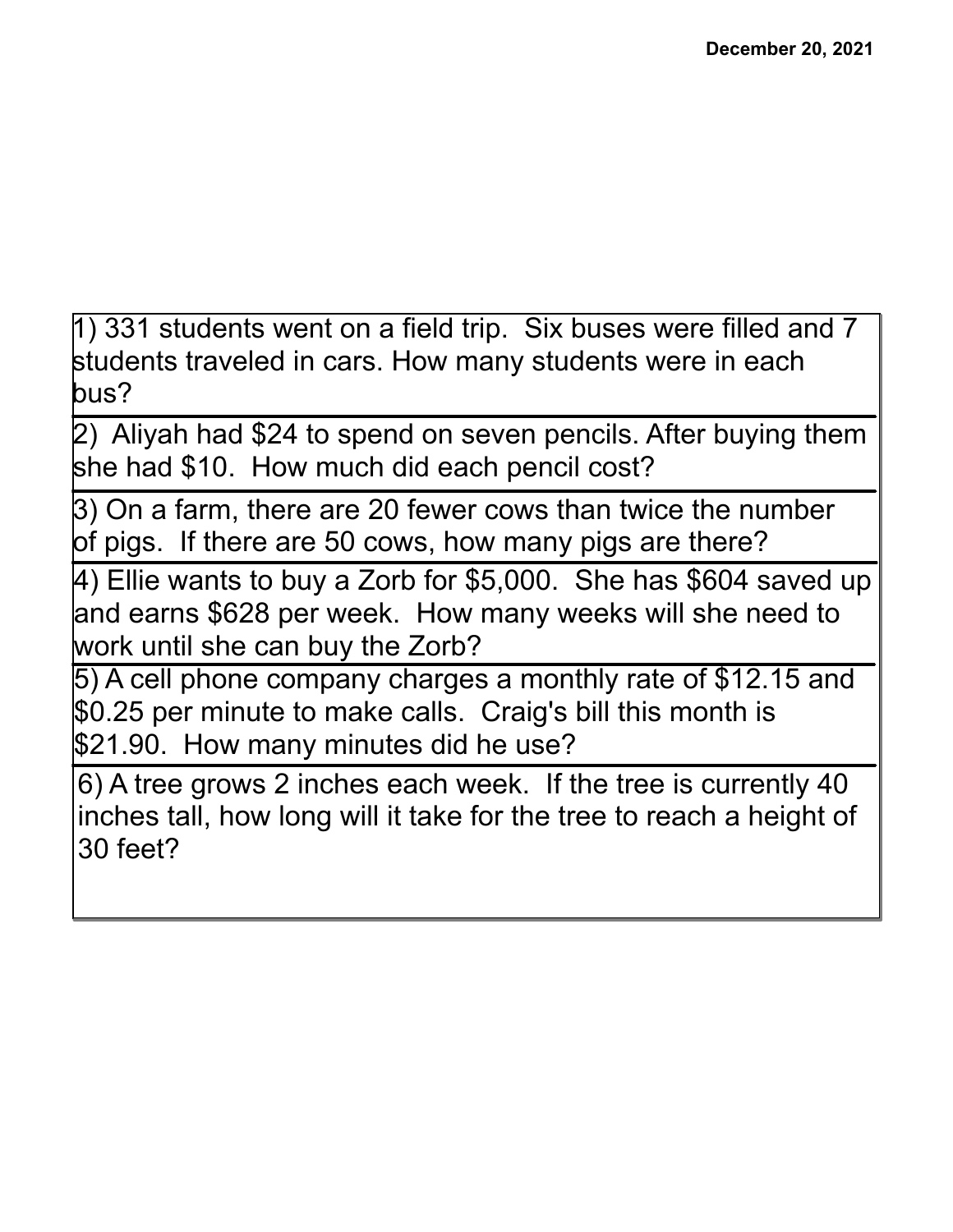1) 331 students went on a field trip. Six buses were filled and 7 students traveled in cars. How many students were in each bus?

 $6x+7:331$  $\frac{6x}{5} = 324$ - (54 stuluts  $x = 54$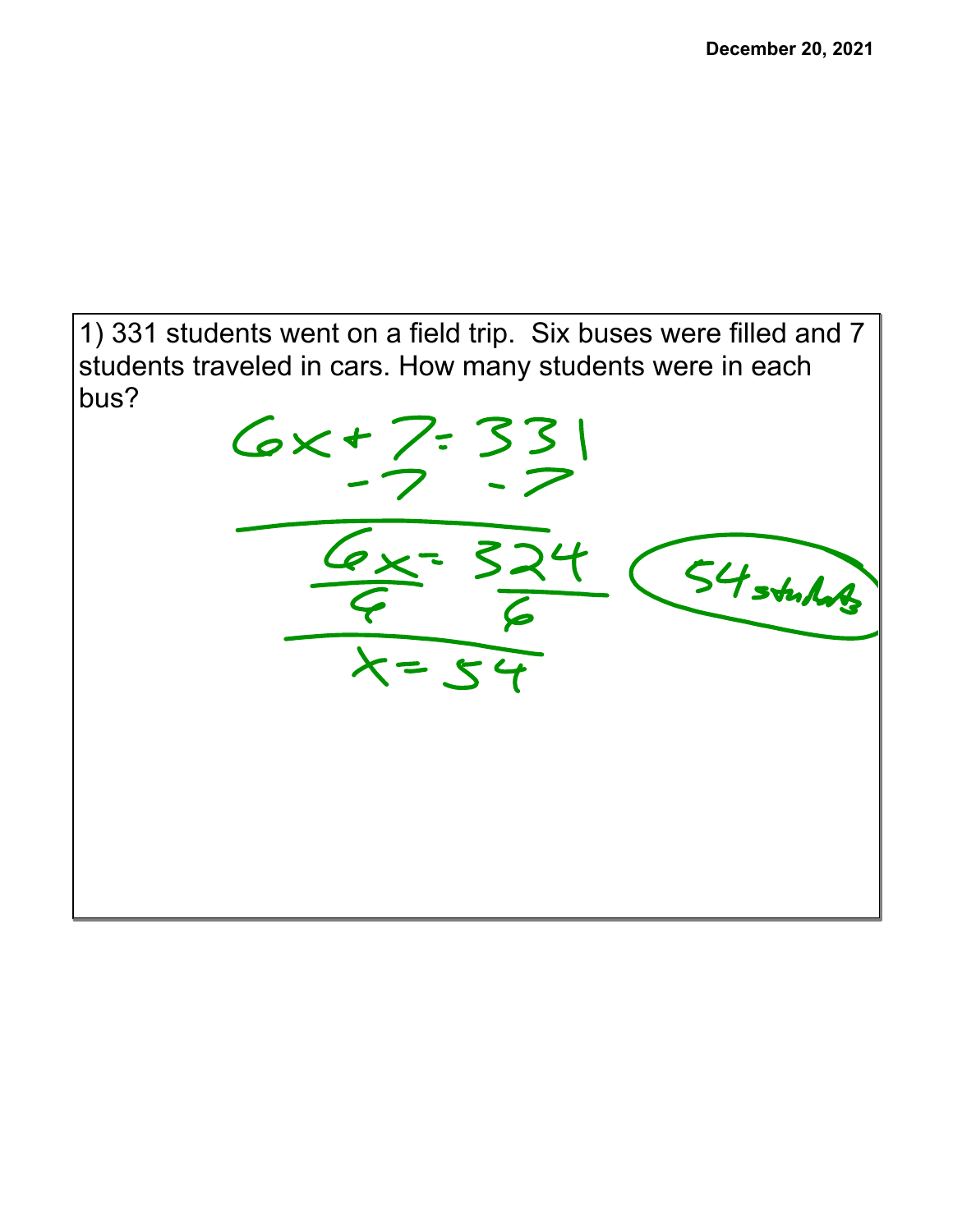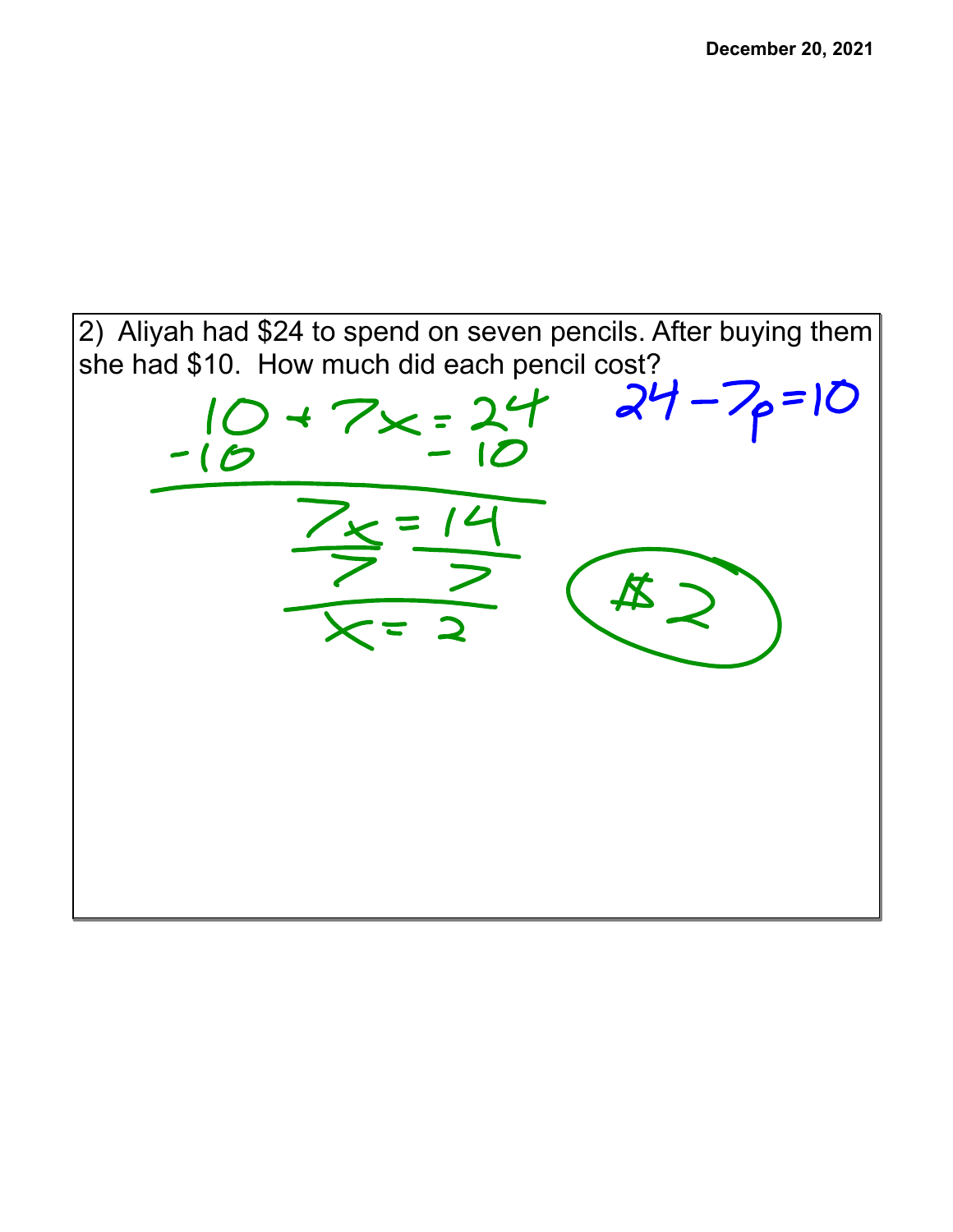3) On a farm, there are 20 fewer cows than twice the number of pigs. If there are 50 cows, how many pigs are there?

 $=50$  $\frac{e=35}{35eigs}$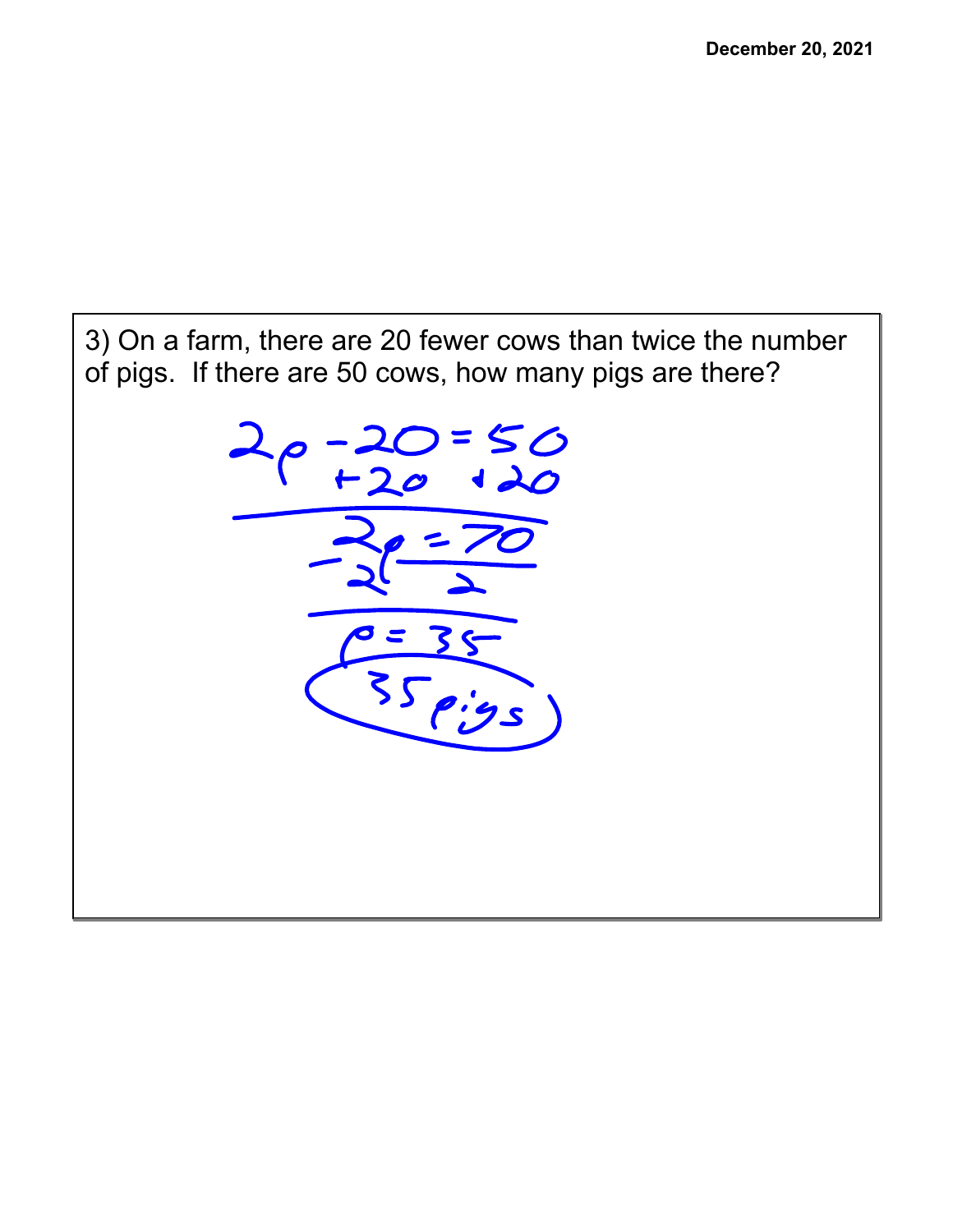4) Ellie wants to buy a Zorb for \$5,000. She has \$604 saved up and earns \$628 per week. How many weeks will she need to work until she can buy the Zorb?

 $5000 = 604+628x$ Werks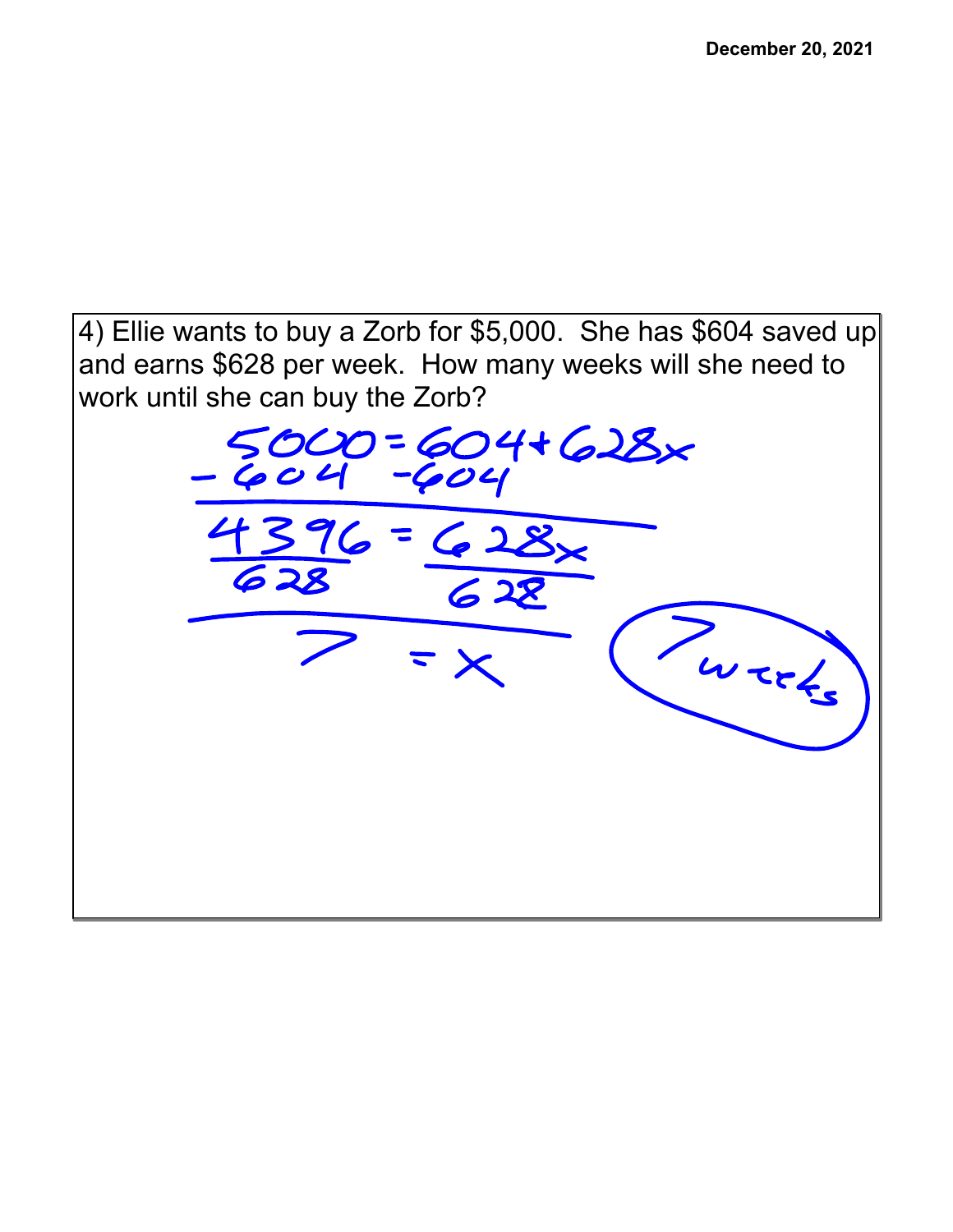5) A cell phone company charges a monthly rate of \$12.15 and \$0.25 per minute to make calls. Craig's bill this month is \$21.90. How many minutes did he use?

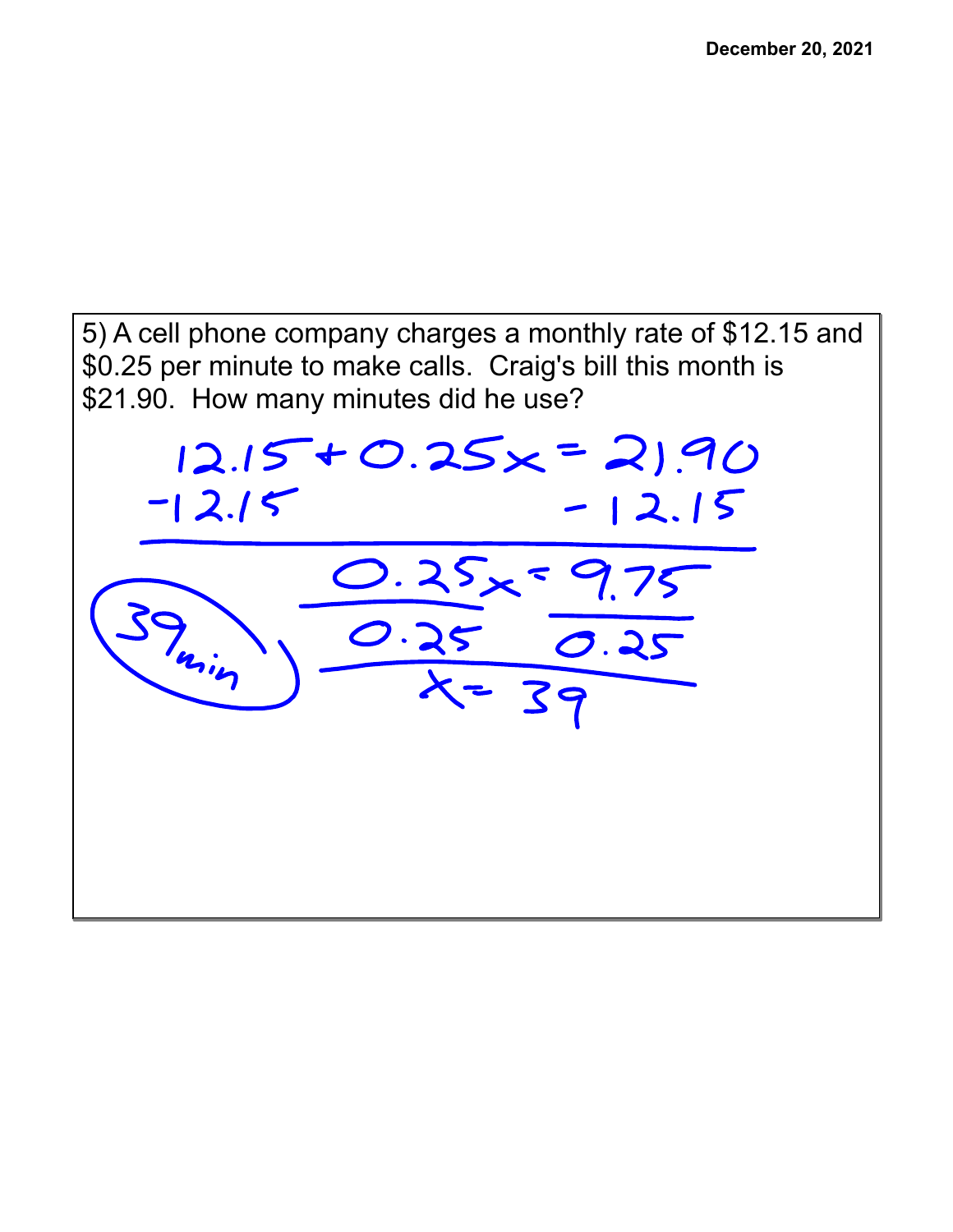6) A tree grows 2 inches each week. If the tree is currently 40 inches tall, how long will it take for the tree to reach a height of 30 feet?

 $40 + 2x = 360$ 40 160 weeks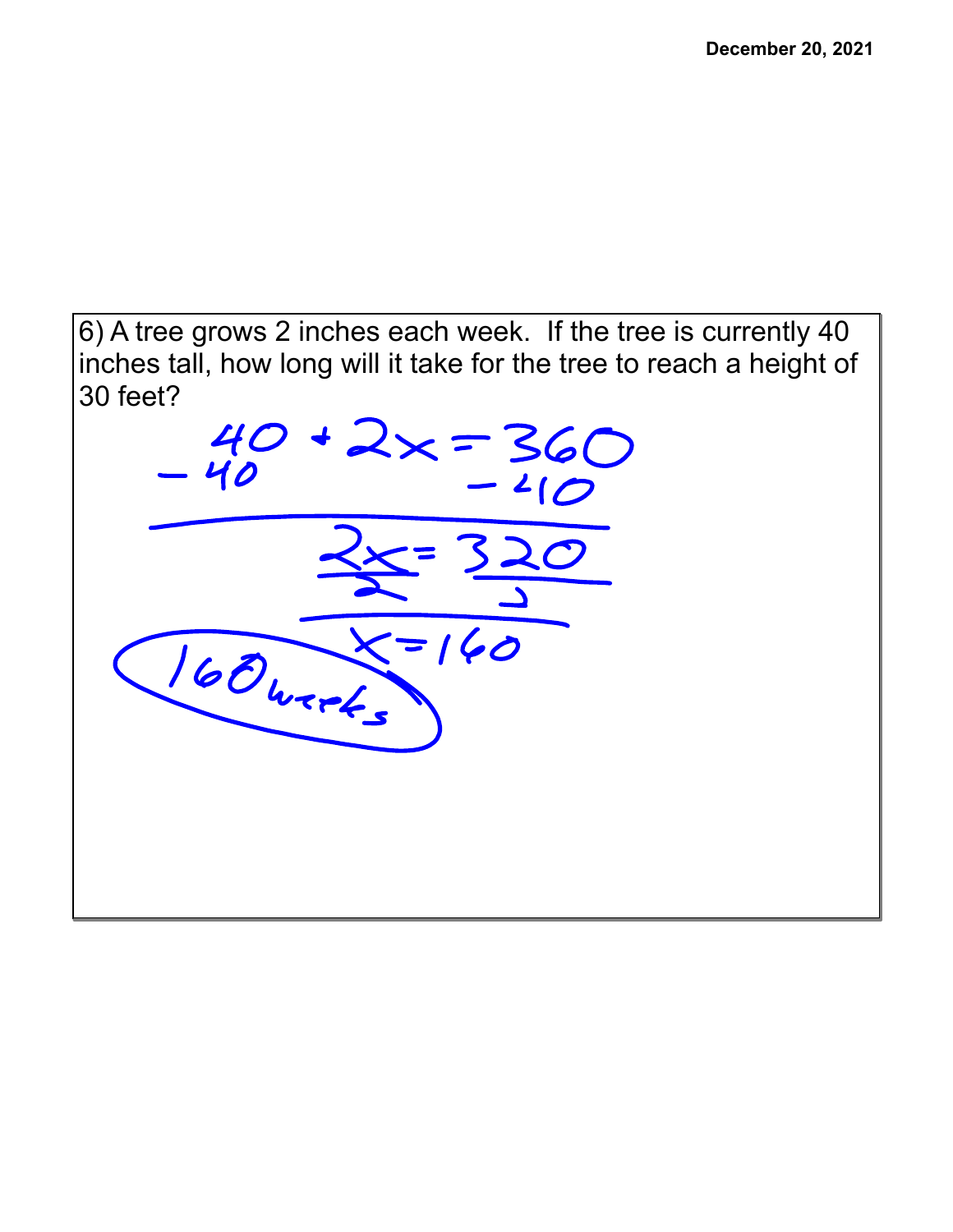